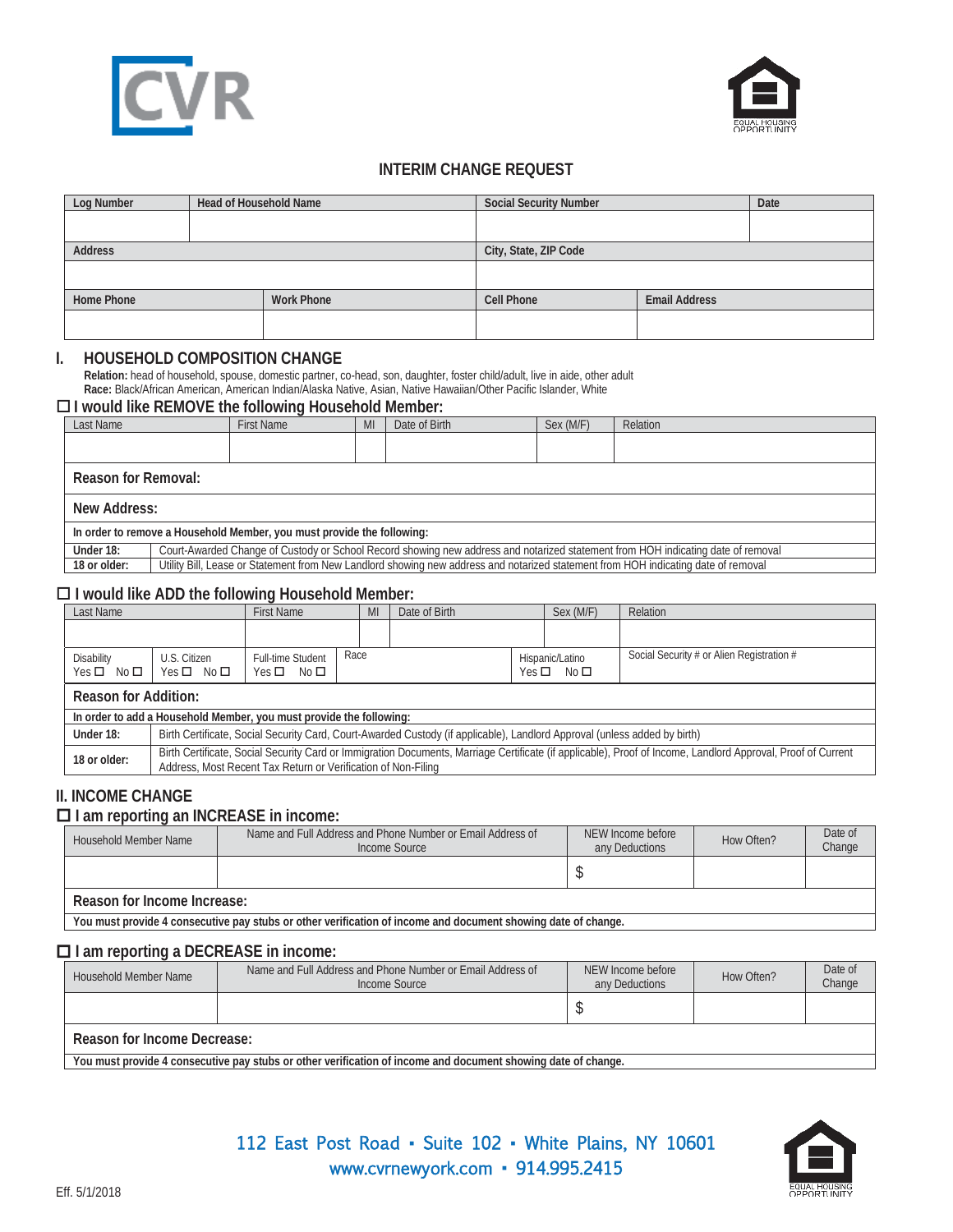## **III. EXPENSE CHANGES**

#### **I am reporting an INCREASE in medical expenses:**

#### **(ONLY for households with Head/Co-Head/Spouse is disabled or 62 or older)**

| Household Member Name                                                              | Description, Full Address and Phone Number or Email Address of<br><b>Medical Expense</b> | <b>Total Unreimbursed</b><br><b>Medical Expense</b> | How Often Do<br>You Pay? | How Long Will<br>You Pay? |  |  |
|------------------------------------------------------------------------------------|------------------------------------------------------------------------------------------|-----------------------------------------------------|--------------------------|---------------------------|--|--|
|                                                                                    |                                                                                          |                                                     |                          |                           |  |  |
| Reason for Medical Expense Increase (do not provide specific medical information): |                                                                                          |                                                     |                          |                           |  |  |
|                                                                                    |                                                                                          |                                                     |                          |                           |  |  |
| You must provide a bill or statement for any expenses.                             |                                                                                          |                                                     |                          |                           |  |  |

## **I am reporting an INCREASE in child care expenses:**

**(ONLY for households with a minor under 13 where child care allows an adult HH member to work, go to school or seek work)** 

| Minor's Name                                                                               | Name, Full Address and Phone Number or Email Address of<br><b>Child Care Provider</b> | <b>Total Unreimbursed</b><br>Child Care Expense | How Often Do<br>You Pay? | Date of<br>Change |  |  |  |
|--------------------------------------------------------------------------------------------|---------------------------------------------------------------------------------------|-------------------------------------------------|--------------------------|-------------------|--|--|--|
|                                                                                            |                                                                                       |                                                 |                          |                   |  |  |  |
|                                                                                            |                                                                                       |                                                 |                          |                   |  |  |  |
| Reason for Child Care Expense Increase and list Adult Household Member(s) Allowed to Work: |                                                                                       |                                                 |                          |                   |  |  |  |
| You must provide a bill or statement for any child care expenses.                          |                                                                                       |                                                 |                          |                   |  |  |  |

### **I am reporting an INCREASE in disability assistance expenses:**

**(ONLY for households with a disabled member where some form of disability assistance allows an adult HH member to work, go to school or seek work)** 

| Disabled Household<br>Member's Name                                                                | Description, Full Address and Phone Number or Email Address of<br><b>Disability Assistance Expense</b> | <b>Total Unreimbursed</b><br><b>Disability Assistance</b><br>Expense | How Often Do<br>You Pay? | How Long Will<br>You Pay? |  |  |  |
|----------------------------------------------------------------------------------------------------|--------------------------------------------------------------------------------------------------------|----------------------------------------------------------------------|--------------------------|---------------------------|--|--|--|
|                                                                                                    |                                                                                                        |                                                                      |                          |                           |  |  |  |
| Reason for Disability Assistance Expense Increase and list Adult Household Member Allowed to Work: |                                                                                                        |                                                                      |                          |                           |  |  |  |
|                                                                                                    |                                                                                                        |                                                                      |                          |                           |  |  |  |
| You must provide a bill or statement for any disability assistance expenses.                       |                                                                                                        |                                                                      |                          |                           |  |  |  |

# **IV. CERTIFICATION STATEMENT**

#### **Giving True and Complete Information**

I certify that all the information provided on household composition, income, family assets and items for allowances and deductions, is accurate and complete to the best of my knowledge. I have reviewed the Interim Request form and certify that the information shown is true and correct.

#### **Criminal and Administrative Actions for False Information**

I understand that knowingly supplying false, incomplete or inaccurate information is punishable under Federal or State criminal law. I understand that knowingly supplying false, incomplete or inaccurate information is grounds for termination of housing assistance, termination of tenancy or denial of assistance. I/We also understand that I/we may be required to repay any housing assistance over payments made to landlord on our behalf.

Signature of Head of Household Date

**Warning: Section 1001 of Title 18, of the U.S. Code makes it a criminal offense to make willful false statements or misrepresentations to any Department of Agency of the U.S. as to any matter within its Jurisdiction.**

\_\_\_\_\_\_\_\_\_\_\_\_\_\_\_\_\_\_\_\_\_\_\_\_\_\_\_\_\_\_\_\_\_\_\_\_\_\_\_\_\_\_\_\_\_\_\_\_\_\_\_\_ \_\_\_\_\_\_\_\_\_\_\_\_\_\_\_\_\_\_\_\_\_\_\_\_\_